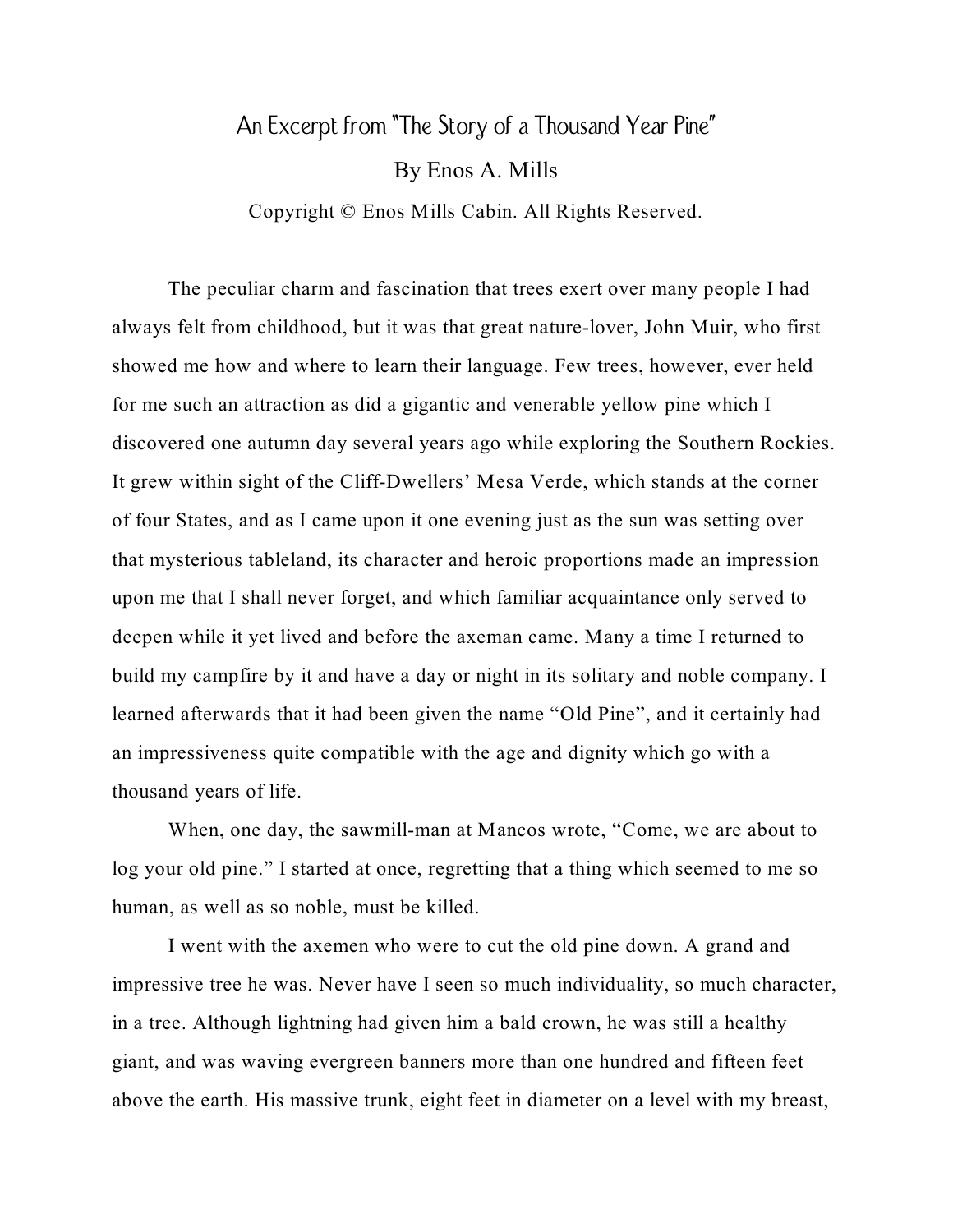was covered with a thick, rough, golden-brown bark which was broken into irregular plates. Several of his arms were bent and broken. Altogether, he presented a time-worn but heroic appearance.

It is almost a marvel that trees should live to become the oldest of living things. Fastened in one place, their struggle is incessant and severe. From the moment a baby tree is born—from the instant it casts its tiny shadow upon the ground-until death, it is in danger from insects and animals. It cannot move to avoid danger. It cannot run away to escape enemies. Fixed in one spot, almost helpless, it must endure flood and drought, fire and storm, insects and earthquakes, or die.

Trees, like people, struggle for existence, and an aged tree, like an aged person, has not only a striking appearance, but an interesting biography. I have read the autobiographies of many century-old trees, and have found their life-stories strange and impressive. The yearly growth, or annual ring of wood with which trees envelop themselves, is embossed with so many of their experiences that this annual ring of growth literally forms an autobiography diary of the tree's life.

I wanted to read Old Pine's autobiography. A veteran pine that had stood on the southern Rockies and struggled and triumphed through the changing seasons of hundreds of years must contain a rare life-story. From his stand between the Mesa and the pine-plumed mountain, he had seen the panorama of the seasons and many a strange pageant; he had beheld what scenes of animal and human strife, what storms and convulsions of nature! Many a wondrous secret he had locked within his tree soul. Yet, although he had not recorded what he had seen, I knew that he had kept a fairly accurate diary of his own personal experience. This I knew the saw would reveal and this I had determined to see.

Nature matures a million conifer seeds for each one she chooses for growth, so we can only speculate as to the selection of the seed from which sprung this